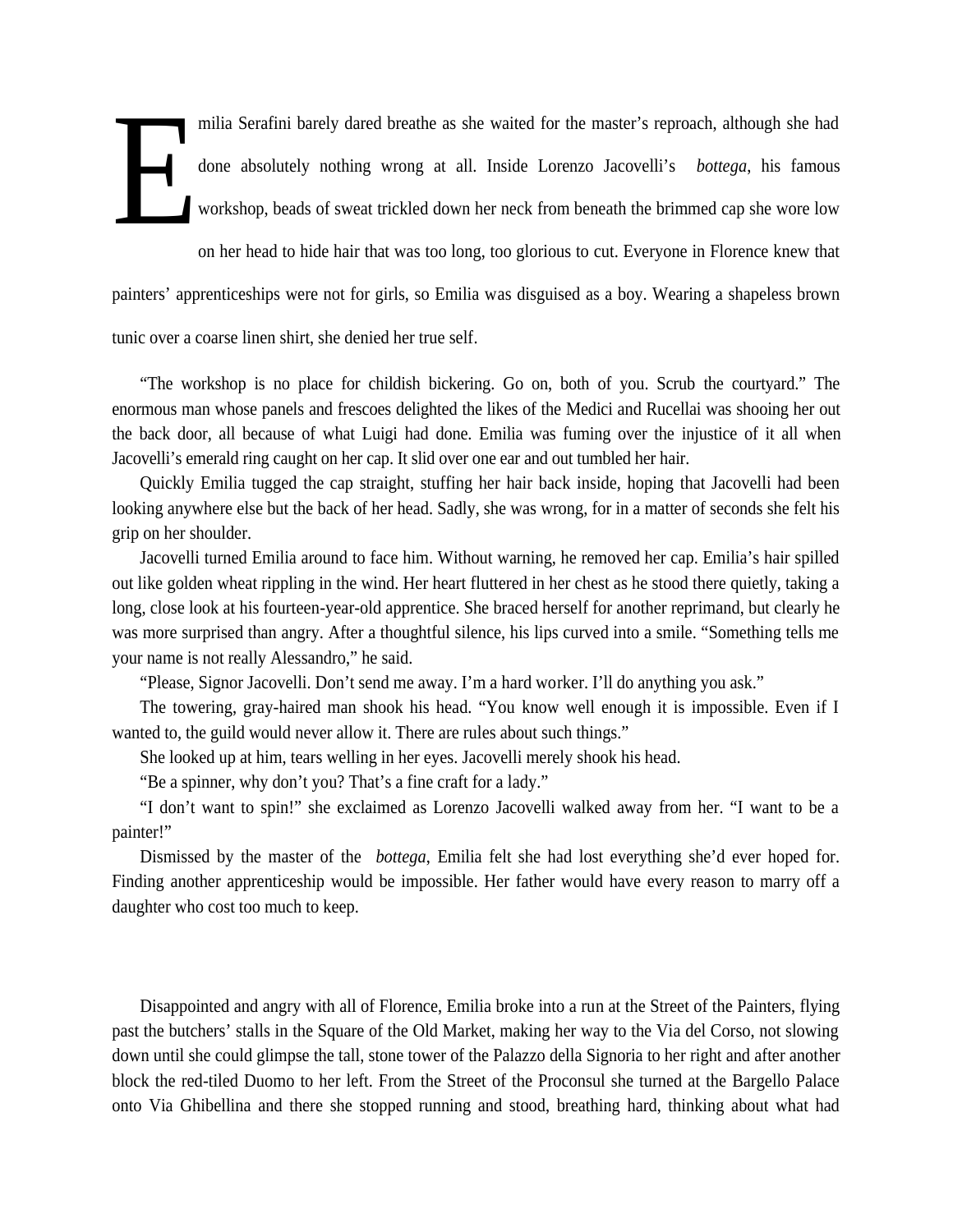happened. It was a catastrophe. Luigi had ruined everything—*stupido*! The apprenticeship that would have given Emilia a profession of her own, *her freedom*, was lost.

It began to sink in that Giacomo—the young painter whose dedication and seriousness she admired had betrayed her as well. It hurt to think that he failed to believe her, especially when she had always been quick to do as he said, unlike Luigi who often had to be asked twice to do something. Giacomo should have known it was not in her character to lie, but then he was always too preoccupied with his painting to notice anything much about her. She felt disappointed in him more than anyone.

The day had started out like any other at the workshop of Lorenzo Jacovelli on Via Tavolini. It was the summer of 1459. Overhead the Tuscan sun seeped into the red brick streets, bathing the surrounding hills and olive groves with warm, amber light. Inside the *bottega*, Emilia sat on her stool at the rough, plank table completing her task. In careful, even strokes, she applied the liquid gesso to the wooden board that would serve as the surface for her master's painting of the Virgin and Child with Saints Peter and Paul. She did not allow her thoughts to wander from her task because the gesso had to be flawless, laid down in even layers that would later be sanded to a smooth, white polish. Though she had been a mere apprentice, Emilia understood that each step of creating a panel required great care, patience, and exactitude, for these were creations that reflected the holy perfection of the Heavens and the glory of the Republic of Florence.

There was little breeze that morning, but she had willed herself to ignore the heat and to concentrate instead on the task at hand. She told herself suffering was only temporary while Jacovelli's painting would endure for years to come.

Across the room at another table, Giacomo was applying the undercoat to a panel. He worked silently, following along the pattern that their master had already etched into the gesso with a sharp stylus. As usual, Giacomo paid little attention to Emilia. From time to time she had glanced in his direction, eyed the sheen of his wavy, copper-colored hair, the graceful movements of his hands as he worked, though she was careful to conceal her notice. She supposed that even if she had revealed herself as the young woman she truly was, Giacomo would have kept on painting without skipping a beat.

Emilia used to look forward eagerly to the day when more would have been asked of her, when she would have been allowed to paint like Giacomo, or like Bruno and Enrico, who were off working in fresco at the cloister of the Church of Santissima Annunziata. For now she would be happy just to grind pigments and gesso the panels if Jacovelli would take her back. After all, each painting was created with the combined efforts of many hands. In precise, organized steps, Lorenzo Jacovelli's craftsmen worked together to create the magnificent works that adorned the great churches of their city.

At the end of Emilia's table, old Leonardo, with his characteristic half scowl, had been sanding a large board before the accident occurred. Next to Leonardo, Luigi was grinding pigments with a mortar and pestle. The usual, quiet hum of the workshop was interrupted when Luigi started singing, *"If a man will not be quick. The span of life is short. A man must not put off his duty."*

Before long, Giacomo spoke up. "Quiet, Luigi. You know he doesn't like singing in the workshop."

"He's not even here," the boy retorted, grinding with gusto.

"But the rest of us are," Leonardo muttered.

The words were barely spoken when an ear-splitting noise filled the room! It was the sound of heavy marble hitting the hard, stone floor with a terrible crash. Emilia had glanced up from her work in time to see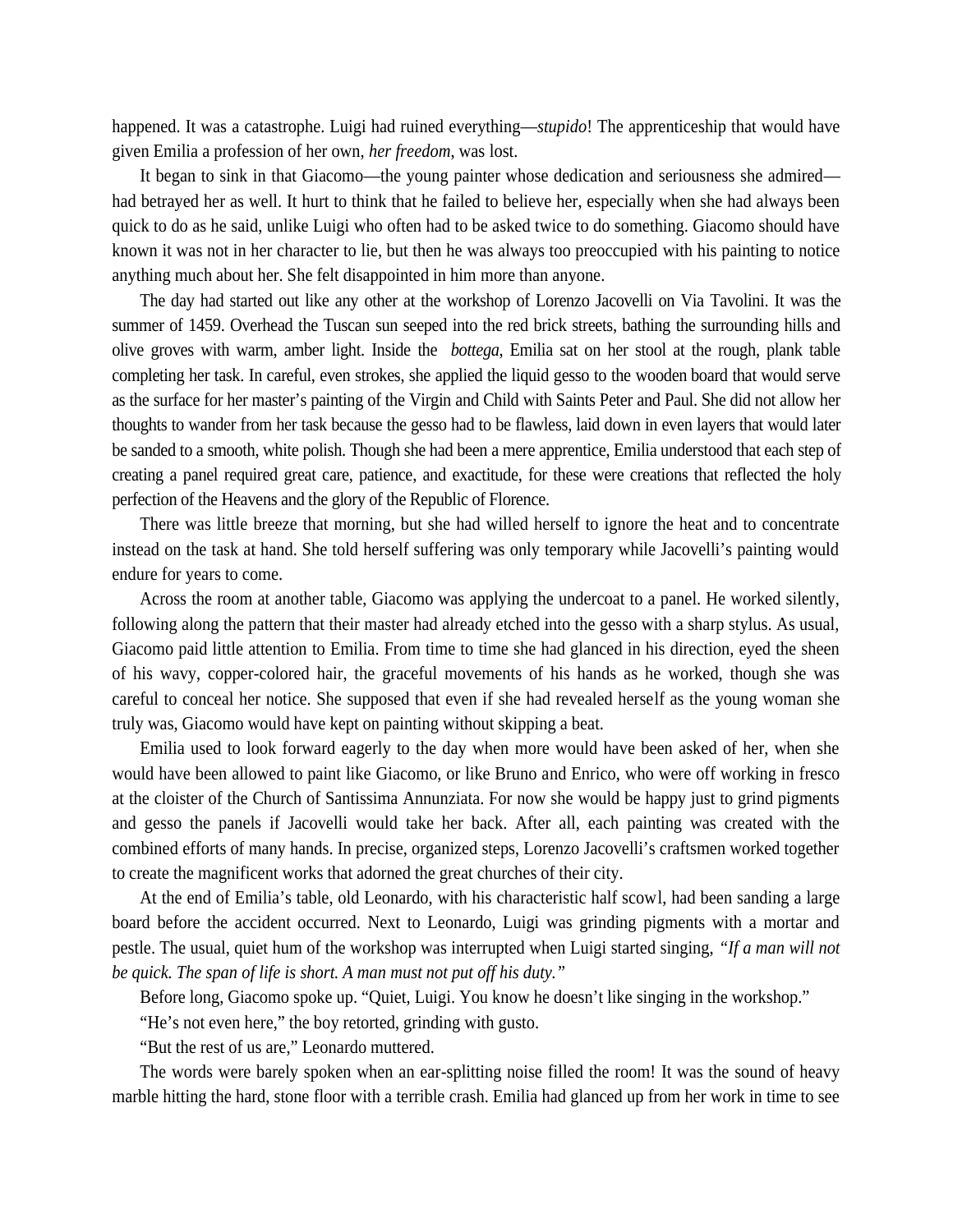the horrified look on Luigi's face. She knew it matched the look on her own. Instinctively she rose to help, for when she saw the costly, red powder scattered everywhere like dust, she knew Jacovelli would be enraged. If only she had stayed put on her stool and steered clear of Luigi, she thought miserably.

But no, she had gone at once to pick up a scrap of paper to salvage the precious mineral from Spain that was used to make vermillion red. "Perhaps some of it can be saved."

Emilia recalled that Giacomo had come hurrying over and stood looking down at the quantity of scattered dust. He shook his head. "The master will be furious about losing so much cinnabar."

"He doesn't have to know about it," Luigi retorted.

"We keep nothing from Jacovelli," Giacomo rebuked him. "Try to save what you can of it."

Emilia and Luigi were down on their knees attempting to salvage the pigment when the front door opened to admit the imposing form of Lorenzo Jacovelli. He was returned from the Donati family chapel, which he had been inspecting for a new series of frescoes.

"What's the commotion about?" he barked, taking immediate notice of the two young apprentices who, bent low, were scurrying around like mice on the floor. Alarmed, Emilia had looked up but said nothing.

Giacomo was the first to speak. "I'm sorry, sir. Luigi dropped the mortar."

Then Jacovelli had come to inspect the powder of cinnabar sprayed every which way across the floor. "Such foolishness, Luigi," he admonished. "You had far too much pigment in the mortar."

Luigi flushed scarlet and blurted, "Alessandro bumped into me!" He turned accusingly to Emilia with the boldfaced lie.

She ought to have defended herself but was afraid to speak up. She had not wanted to make an enemy of Luigi, she preferred to remain as inconspicuous in the workshop as possible lest too many questions be asked of her.

"He wasn't looking where he was going," Luigi contended.

"I came over here to help you after you dropped the mortar, Luigi," she said. "Tell him, Giacomo."

The mild-mannered painter, apparently unsure of whom to believe, had looked from Emilia to Luigi in bewilderment. "I honestly can't say. I didn't see how it happened."

"Luigi's been too busy talking and singing this morning to pay attention to his work, if you ask me," Leonardo said without a pause in his sanding.

"It was Alessandro's fault," Luigi had insisted.

"But I was just sitting here preparing the panel," Emilia protested, the color rising in her face. "I was nowhere near Luigi. Tell him, Giacomo."

Jacovelli had raised his hand to silence her. "Time and money have been wasted and now Leonardo will have to make another trip to the apothecary. Your fathers will hear of this."

Taking firm hold of both Emilia and Luigi, he ushered them to the back door. That was when his ring caught in her cap and her disguise was discovered.

It was a disaster. Furthermore, Jacovelli might hold her and Luigi accountable for the cost of the lost cinnabar. Her father would be unforgiving when he got wind of the situation. It had been almost impossible to convince Francesco Serafini to pay Jacovelli four florins a year for the privilege of his teaching, as was the custom. Now he would blame her for spoiling the opportunity she had been granted and wasting his money as well.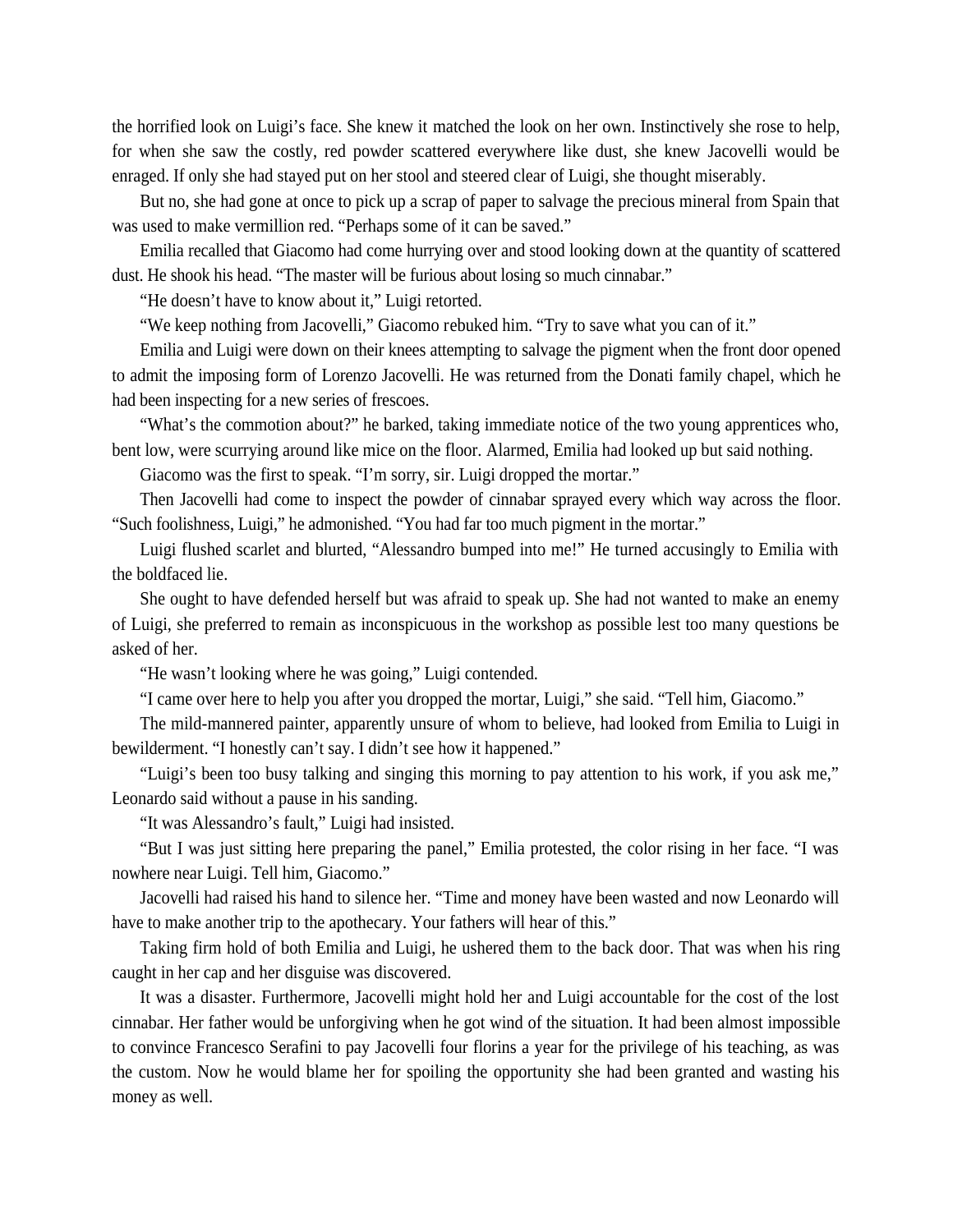Devastated by the day's events, Emilia came at last to her little two-story frame house on Via Ghibellina. Trudging slowly to the front door, Emilia dreaded admitting defeat to her father, though her mother would lend a sympathetic ear. Her mother would understand her despair because it was her mother, Violante Serafini, who had understood Emilia's dream well enough to suggest the outrageous charade in the first place.

*"If we don't let her try, then she'll never know if she can do it," Violante had said, determined to persuade Emilia's father.*

*"You indulge her too much. She needs to understand the way things are in the world," Francesco Serafini insisted. "The sooner she accepts the fact the guild won't have her, the better."*

*"They'll accept her if they think she's a boy."*

*"You would have our daughter disguised as a boy, Violante?"*

*"Do you mean it, Mama?" Emilia said, poking her head in the room.*

*Appalled, Francesco looked at his wife. "Dio Mio! You are serious, aren't you?"*

Now that her hard-won apprenticeship was lost, her father would surely decide the time was right to move forward with the marriage contract he was always holding over her head. He would have her betrothed to Benozzo Balducci—ten years her senior, oily-skinned, humorless, and exacting with numbers. Her father did not care that the thought of living with Benozzo made Emilia cringe. What mattered was that he could be trusted to keep the books and manage the small saddle shop Francesco owned.

While she suffered this horrible fate, Luigi, who caused her predicament, would be sitting at *her* worktable as though nothing had happened. She was a far better apprentice than he was and Jacovelli knew it.

Her mother would understand. Emilia hoped Violante would be back from the tavern, where she delivered the meat pies and *tortas*, or cakes, prepared in the family kitchen for her father's customers. When Emilia walked into the kitchen, she was relieved to find her mother shelling peas from the garden.

"Tell me what happened," Violante said as soon as she saw her daughter's long face. Though she was near forty, Violante was often mistaken for a much younger woman. She wore a simple but flattering rose colored work dress, and her honey-colored hair was gathered in a heavy knot at the nape of her neck.

"Jacovelli discovered I'm not a boy. All because I tried to help Luigi when he dropped the mortar," Emilia said, flopping down on the wooden bench across the table from her mother. Breaking into tears, she related everything that happened at the workshop. "Luigi is despicable! How could he have done such a wicked thing?"

Violante stroked her daughter's cheek. "There, there, *cara*. It's not over yet. There's always another way."

"How? Every other workshop in Florence will know of me now. No one will have me. Everything is ruined!"

Violante looked out the window, far off into the hills, the way she did when she was dreaming up a plan. Her large green eyes grew mysterious. Then she turned to her daughter and said, "Don't suppose that because you tried once, you have done all you can. Your will is simply being tested."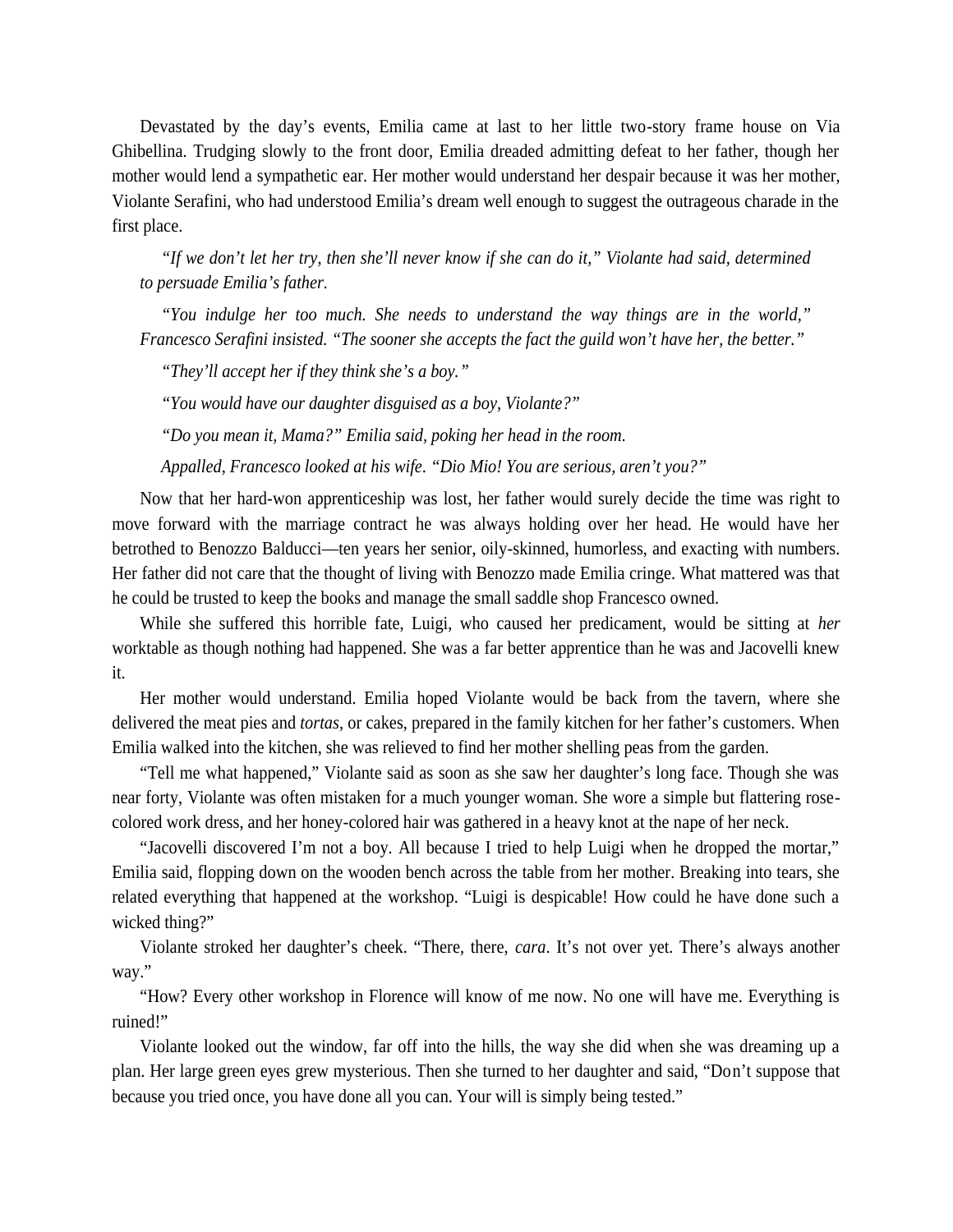"It's impossible. If no one will teach me, how can I learn?"

"I don't know the answer to that, Emilia. I do know that when you believe something is possible and you want it more than anything, then God is on your side."

"What will you tell Father?" Emilia knew he would have little patience for another of her and Mother's schemes. No doubt, he would try to put an end to her fanciful notions once and for all. Always there were too many bills and not enough customers but the bills had to be paid. And Emilia was the only one, her father liked to remind her, who failed to contribute to the family's income.

Violante thought for a moment. "We don't have to say anything right away, Emilia. There's no sense in worrying your father until you've found the solution."

"But Signor Jacovelli will demand payment for the cinnabar."

"I have a little money for such emergencies," Violante said slowly. "I will take care of Signor Jacovelli."

Emilia nodded, wanting to believe her mother, but not quite knowing if she could. Violante sliced an orange, sprinkled the wedges with cardamom and sugar, and arranged them like a flower on a green ceramic plate. Emilia ate the sweet fruit quietly before slipping upstairs to her room to read from the book that had been in the family for years and years. Mother said she should read *A Manual to the Science of Alchemy* when she was lost and could not find her way.

Emilia kept the alchemical text in a painted chest, beneath her wool undersocks and embroidered purse. Just a little longer than the palm of her hand, the book had a reddish-brown leather cover. It was handtooled with a geometric pattern of intertwining roses and gold lettering. Long ago, the book had belonged to Emilia's great-great-great grandmother, *Nonna* Santina, who was said to have been a midwife, skilled in the uses of remedies and herbs. Passed down through the generations, Violante had given it to Emilia on the recent occasion of her fourteenth birthday.

*"I've used the book all my life, Emilia," Violante had said. "I suspect you will use it as well. Right now you might not understand how, but the manual will guide you. When you find yourself at a loss, as we all do at times, I want you to remember this book. You will hear my voice within the pages, and your Nonna Chiara's voice, and your great-grandmother Elena's voice, and your great great-grandfather Pietro's voice, and your great-great-great-grandmother Santina's voice. Whatever you do, you must never let the book out of your possession. Never. You must promise."*

When she first received the manual, Emilia glanced at the intricate illustrations with fleeting curiosity, skimming through the strange passages. The first page attributed much of the work to a man known as Isaac the Jew, priest, adept in the Cabala, and master of the elixir of life and the philosopher's stone. The book contained numerous excerpts from ancient texts, passages from Plato and Hermes Trismegistus—the philosopher from Egypt—and recipes for the precipitation of metallic gold. Emilia considered the book a curious relic from the past, a family heirloom. It was sacred to her mainly for the reason that it had traveled back and forth from Spain and been passed down through the generations. Yet as she sat in her room on the day she lost her apprenticeship, she remembered her mother's words and wished it were true that the manual held an answer. *When you find yourself at a loss, I want you to remember this book.*